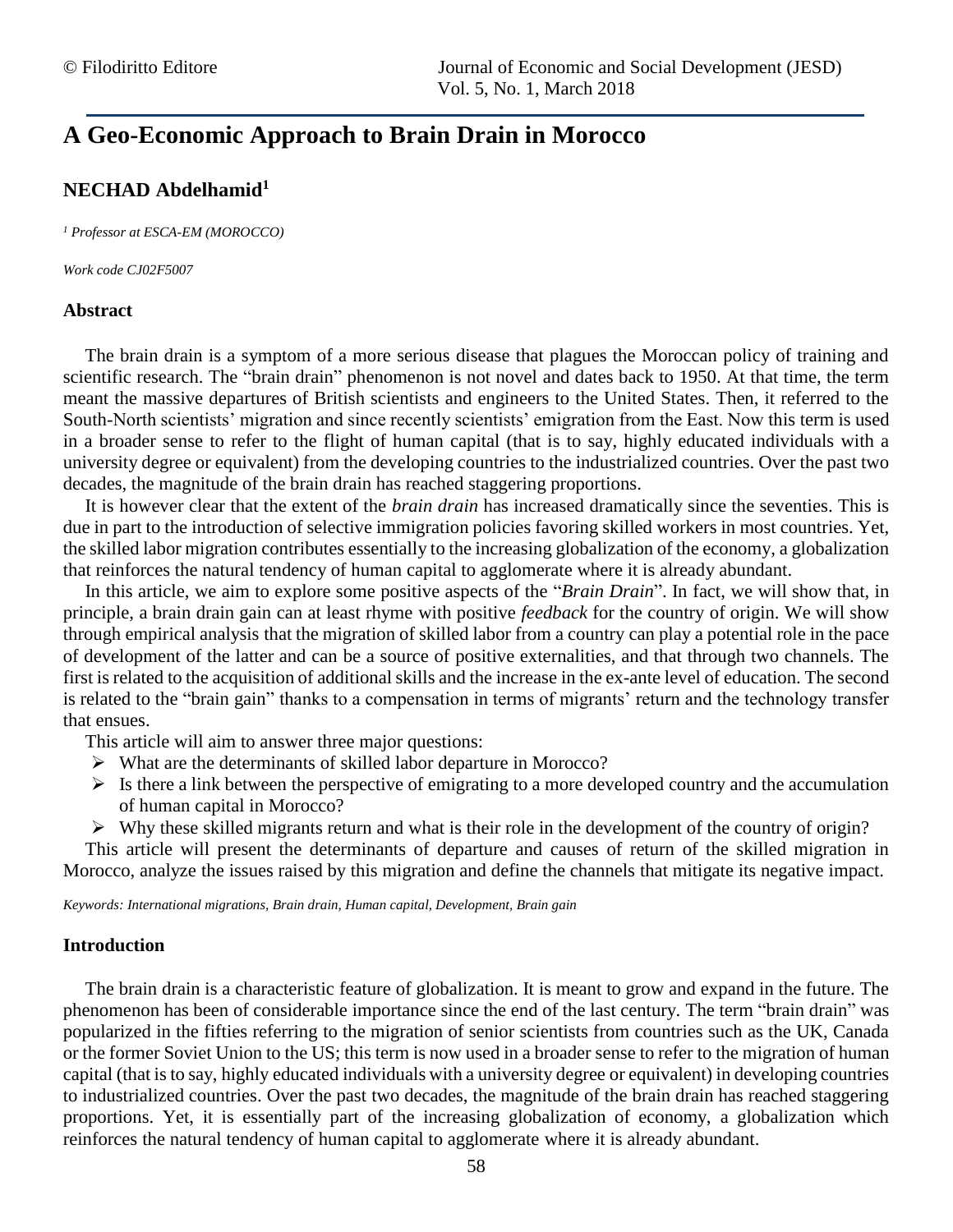Currently, there is an affluence of expressions to describe this form of migration: elitist migration, brain drain, skills drain, knowledge leakage, exodus of intellectuals, reverses transfer of technology ... Although it's increasingly being thrust into the limelight, the question remains little explored and poorly controlled. The issue is quite complex and multidisciplinary, it challenges the sociologist, the economist, the political scientist, the demographer, the legal expert and other disciplines. Moreover, a quantified assessment of this form of migration is difficult due to the lack of reliable statistics.

Morocco is concerned with the brain drain phenomenon and cannot stop it. Certain skills opt for life abroad, which is the case in most countries of the South now. Morocco, which has ratified most of the international human rights instruments, cannot undermine this principle by imposing restrictions on its citizens' right to freedom of movement or by preventing its skilled subjects from leaving the country. Some foreign skills are residing in Morocco. The skilled Moroccan emigrants are primarily members of the Moroccan diaspora. They are foreigners who emigrated for various reasons, mainly to work.

This article aims to answer four key questions: What are the determinants of the skills exodus from Morocco? Are there any effects on Morocco? What are the strategies and policies for the return of the skilled emigrants and what is their role in the development of the country?

This article will present the determinants of departure and causes of return of the skilled migration in Morocco, analyze the issues raised by this migration and define the channels that mitigate its negative repercussions.

# **Determinants of the brain drain**

In order to control migration, it is crucial to understand why people are migrating. The brain drain is the product of a combination of several factors. This multitude of causes seems to share a strong propensity to emigrate. The logics that underlie this flow are both endogenous and exogenous (push and pull factors).

Although there are a few factors that can be identified in several countries as the forces of "drive" or "attraction" that stimulate migration in most cases, the only way to understand the dynamics involved in the brain drain is the analysis of variables in the context of a specific region or country.

# *Endogenous factors*

They are of different natures and do not have the same intensity in all countries. These factors are:

- Economic: the existence of an economic divide between the North and the South;
- Political: the lack of democratic mechanisms to ensure the equality of opportunity for all (meritocracy);
- Professional: the inability of the national economy to meet the aspirations of those who have acquired high level qualifications;
- Total or partial unemployment, often attributable to the inadequate implementation of the education, employment and science and technology policies;
- The failure of the entrepreneurial system whose main features are the little importance granted to research and development and the weak mentoring of the Moroccan companies;
- The limited budget allocated to research: Morocco's overall expenditure represents less than 0.3% of the GDP, well below the rates recorded in developed countries (2% in EU countries);
- The weak means of intellectual stimulation (laboratories, libraries, professional associations) coupled with bureaucratic inertia.

# *Exogenous factors*

The incubation of the project to emigrate is often triggered by exogenous factors, the phenomenon being intensified by an international demand for the brain drain. The current globalization plays a paramount role in accelerating this elite migration. The restructuring of the production systems has led to a hike in the demand for highly qualified personnel. And this is sometimes accompanied by aggressive recruitment policies as evidenced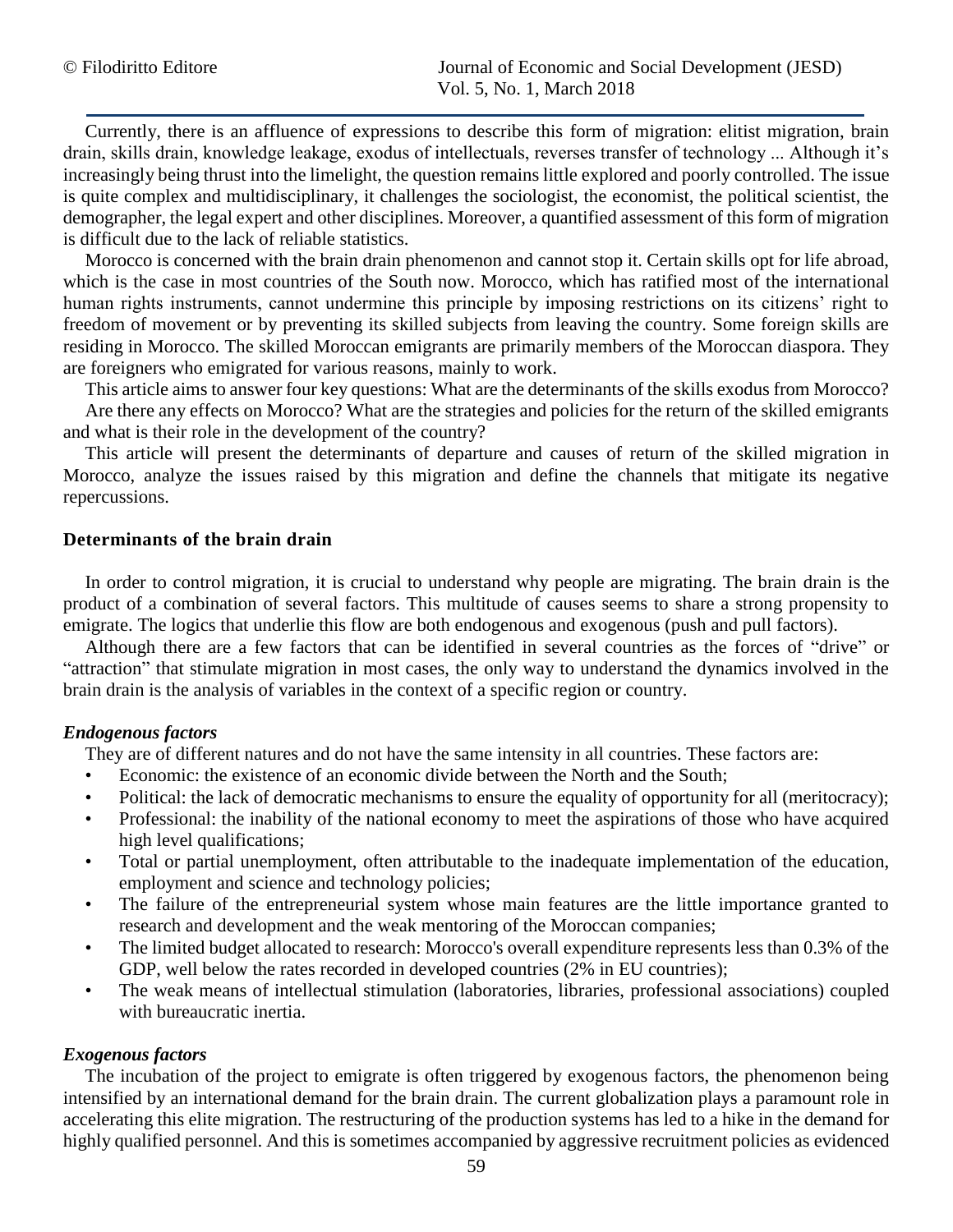by the Green Card in Germany which led to the proliferation of recruitment companies and of websites specialized in "talent hunting".

Other exogenous factors of a professional nature encourage this elite to wake up from its latent phase, step up to the plate and emigrate. It is indeed the attractive environment in developed countries characterized by auspicious working and living conditions: a quest for excellence; an organizational flexibility; a competitive spirit; promotion prospects and access to opportunities; sectoral attractions related to the new trades of the new technologies. These professional factors are sustained by others of a rather personal nature: the wage incentives, the promotion systems and the opportunities at hand; the effective social security systems; the possibility to help parents and to be spoilt for choice on children's schooling.

Zimmermann (1996) distinguishes between the factors that "push" people out of their countries of origin and the factors that "attract" them to a new "host" country. Some home unfavorable internal conditions are the unsatisfactory educational capacity, the low living standards, the limitations of technology, the inadequate training and employment and the uncertainty of tomorrow, the political malaise, the armed conflicts<sup>4</sup>, the absence of realistic labor policies and the economic instability (Chang, 1999).

# *«Impulse» factors*

The barriers to achieving educational goals or the lack of career opportunities (e.g. due to cuts in the budget allocated to public universities, as is the case in most African countries) can be an "Impulse" towards migration.

The establishment of a subsidiary of an international company, or the relocation of factories, is also pushing skilled workers abroad, particularly to the developed world where some IT companies relocate some categories of skilled workers in countries such as India. There is evidence that deteriorating economic conditions are responsible for the brain drain in South Africa (Bhorat *et al*., 2002). However, for the skilled black South Africans, the feeling of estrangement from the political status quo and the loss of confidence in the government's ability to improve the living conditions – particularly human rights violations – seem to play an important additional role.

The "Impulse" factors can be summarized as follows: (World Migration 2003: 218):

- **1.** Higher wages abroad, although there are cases of underemployment: Example of African holders of doctoral degrees who drive taxis or work in hotels and security agencies;
- **2.** Greater job mobility and professional career development;
- **3.** Few bureaucratic controls and high living standards;
- **4.** Acquisition of high-level qualifications impossible at home as the Higher Education sector lacks resources and staff;
- **5.** Foreign scholarships and support for education;
- **6.** Unsatisfactory socio-economic conditions and African populations deprivation in many countries;
- **7.** Active presence of recruiters.

# **«***Attraction***»** *Factors*

 $\overline{a}$ 

The factors of attraction include better personal and professional opportunities in the host country, propitious policies for the immigration of the better-educated, wage differentials, differences in the quality of life, education for children, interaction with other professionals, political stability, and job security (Hillman and Weiss 1991, Porés 1991). Countries such as Canada, New Zealand, Germany, the United States and the United Kingdom now have aggressive recruitment policies for highly qualified foreigners to increase their own skilled labor force, particularly in a globalized global economy where intellectual worker are highly coveted.

From an economic perspective, the fundamental motivation for migration is the hope to score a net gain.

<sup>&</sup>lt;sup>4</sup> For example, a number of countries in Africa have experienced serious conflicts over the last 15 to 20 years. These include South Africa, Zimbabwe, Mozambique, Angola, Democratic Republic of Congo, Central African Republic, Kenya, Somalia, Sudan, Uganda, Ethiopia, Eritrea, Burundi, Rwanda, Algeria, Côte d'Ivoire, Senegal, Gambia, Sierra Leone, Liberia and Guinea.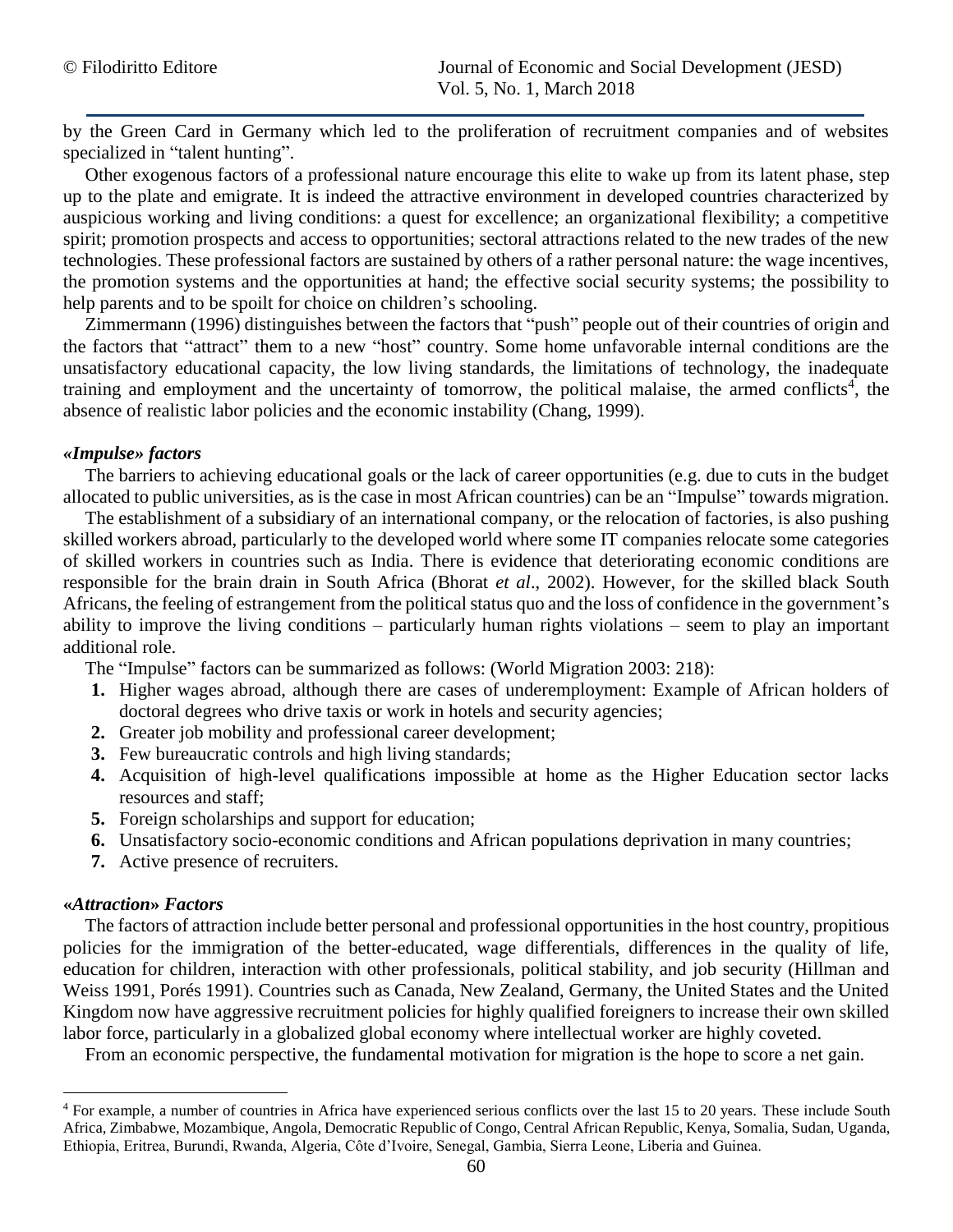There are at least two potential economic benefits to migration for those participating in the labor market.

The first is linked to the gains in the labor market or to income more generally. The second advantage is employment. People can move elsewhere to increase their income in the labor market; migration is then the result of the job search process. They may also move to increase their chances of landing a job, and in this case, migration is an intrinsic part of the job search.

Skilled Moroccans leave the homeland mainly to work. The working conditions they enjoy in their country of residence are generally better than those offered by their country of origin. Moroccans who emigrate choose to live abroad, but in fact it is their employers who choose them. Indeed, migration for work has always been the choice of the host countries (especially rich countries), since in most cases these countries encourage and accept only people who are sought after in their labor market. These skilled Moroccans abroad have become not only providers of intelligence for their host countries, but also "knowledge workers" in the new globalized order and new actors in international cooperation.

Nowadays, it seems that the "*Moroccan emigration to Quebec is more important than the French one. There are nearly 100,000 Moroccans in Canada, immigrants or merely students, 80% of whom are settled in Quebec. Approximately 2,500 of them cross the Atlantic every year*" (Bladi, 2009). The emigration of skilled Moroccans to Canada, and more particularly to Quebec, seems to have been increasingly the choice of Moroccans for quite some time. This migration is also in line with the orientations of the country's migration policy. In addressing the theme of "Globalization and the brain drain: the case of Quebec immigration policy towards Moroccan candidates", a Moroccan migration specialist underlined that "*the new policies orientations in the North tend to encourage/facilitate the reception and residence of certain occupational profiles of foreign professionals*". He added that "*the quota policy is one of the visible aspects because it contains the idea of selection according to needs and interests*". The author pointed out in his study that "*the Quebec immigration policy with regard to Moroccans in particular is part of this trend*" (Mohamed DIOURY Conference, 2001, http://www.afrology.com/eco/ fuitecerv.html).

The same study concluded that the Moroccans living in Quebec are more educated than the average of other immigrants and that they are more educated than the average of Quebeckers. The author deduced that "*this situation represents a net positive contribution for Quebec and a net loss for Morocco*" (DIOURY, 2001).

#### **The brain drains effects**

The cost of the brain drain includes different components: the training cost since preschool and the opportunity cost for the country of origin: what this country loses in the absence of the skilled trainee (productivity, income, etc.). Furthermore, it would be possible to add other additional costs: the costs assumed by the families of the trainees (education, health, housing, leisure, etc.); the cost ensuing from the trainee's absence incurred by his family and eventually the children.

The assessment of the brain drain cost requires the availability of various and fairly detailed data. In the case of Morocco, however, some of these data are either unavailable or difficult of access. For example, the cost of training an engineer requires a joint review of both operating and investment budgets of the institutes and training schools (as well as those of educational institutions from preschool to university). Yet, in most cases, investment data and its internal composition are difficult to produce<sup>5</sup>.

#### *An engineer's training cost*

 $\overline{a}$ 

Morocco devotes a significant part of its financial efforts to the education sector. In 2007, the budget dedicated to national education and vocational training represents one quarter of the State general budget. The

<sup>&</sup>lt;sup>5</sup> It is true that Morocco is changing and that, since the 2000s, Morocco has experienced major reforms in all areas, but the country is still in a transition period. "Anti-law" practices inherited from the old regime persist and give rise to injustice and discrimination, which push some skills to expatriate themselves in search of more equity and democracy.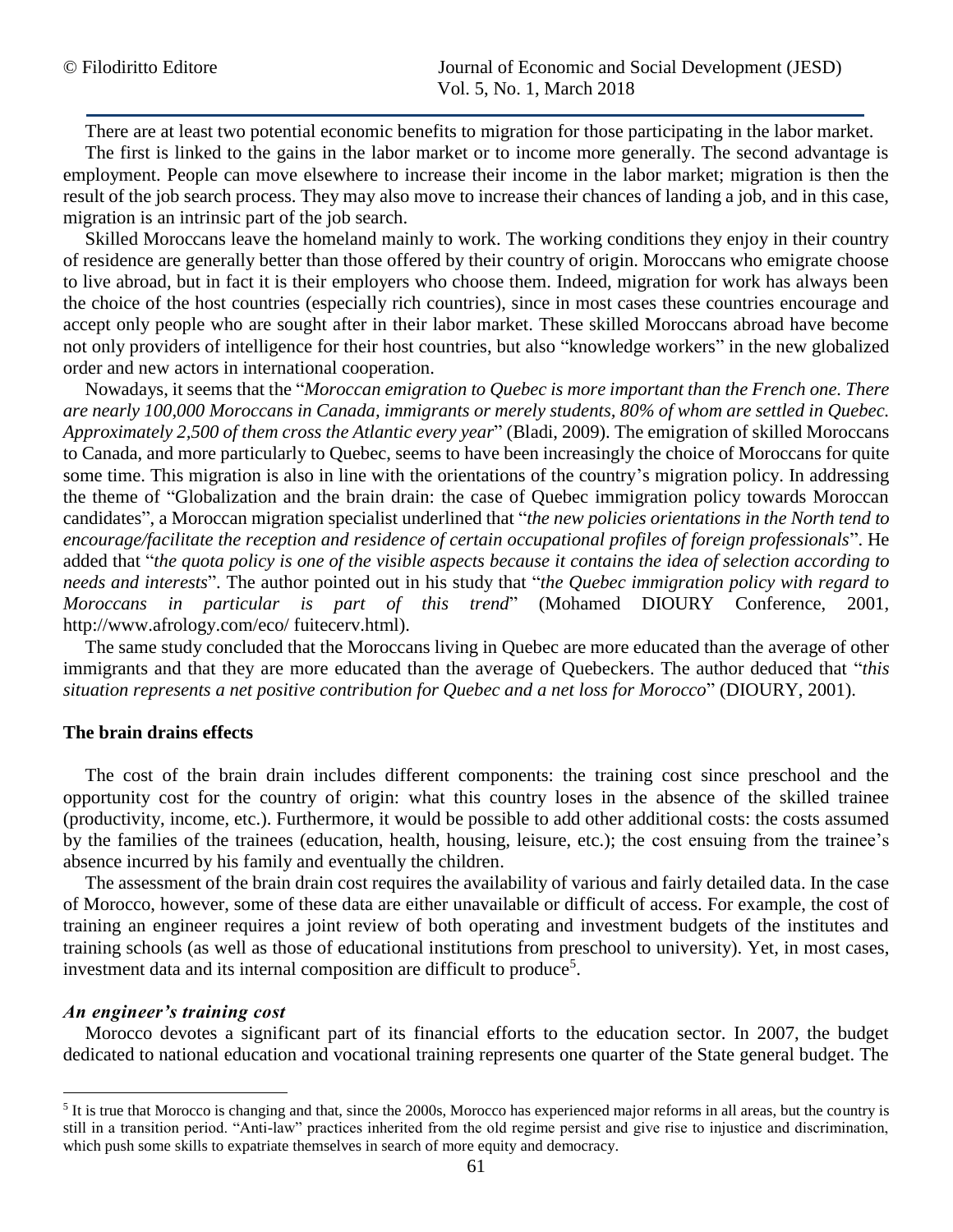cost of training an engineer includes the primary school, the secondary school, the higher secondary, the preparatory classes and engineering school. The 2005 data show that an engineer's training in Morocco costs an average of 95,460 dirhams (about 12,000 dollars) before entering the engineering institute or school.

The branches where the biggest deficits are and which have given rise to a war for talents are the NICT.

Recruiters from around the world are vying for these specialists, dipping mainly into countries such as India, where 43,000 computer scientists expatriated in 1999 and 50,000 in 2000. In fact, the race for these geeks explains why the most coveted laureates in Morocco are those graduating from the Grandes Ecoles: Institut National des Postes et Télécommunications (INPT), Ecole Nationale Supérieure d'Informatique et d'Analyse de Système (ENSIAS) & l'Ecole Mohammedia des Ingénieurs (EMI) whose 50 to 60% of the laureates in 2000 had, according to a Moroccan daily, already left or were due to leave at the time of the closing ceremony (Abd Al Ilah Al Mouttaqi, 2010, p.15).

These three Ecoles witness a more or less substantial departure flow, depending on the period. And this is the reason why we shall limit the assessment of the cost to these three institutions, focusing on the case of the INPT for which fairly accurate data are available. Within the INPT, the unit cost of an engineer's training is of the order of 93,380 dirhams per year (Ministry of National Education, INPT, 2007). This figure has the advantage of including investments (depreciation), the INPT having an adequate analytical accounting. If one adds the scholarships (excluded from the institute budget) and the costs of preliminary training, the training of an INPT engineer would cost 389,700 dirhams. For the EMI and the ENSIAS, the average unit cost of an engineer's training from 2000 to 2007 is 144,000 dirhams over the three years of training (Ministry of National Education: Assessment and Long-Term Planning Department), if we add the scholarship, the total sum is then 158,100 dirhams per engineer. Thus, the average overall training cost is about 253,560 dirhams, or about 32508 USD per engineer.

Today (more than ever before), the Moroccans needed in Europe and also in North America are mostly people with a good academic background and often a proven track record of success. A great deal of the Moroccan graduates from the most prestigious Grandes Ecoles emigrate annually and more than 15% of Moroccan students are based abroad, about 50 000 students<sup>6</sup>. A certain portion of the population of the Kingdom positions itself in this new type of migration opportunity.

#### *Other negative consequences of this brain drain*

Until recently, it was assumed that the brain drain could only be pernicious to the country of origin. As early as the 1970s, well-known economists, chief among them was Jagdish Bhagwati, defended this pessimistic view and put forward the following arguments (Bhagwati, J.N., 1974, pp. 19-42):

- $\Box$  The brain drain is fundamentally a negative externality imposed on the population residing in the country of origin;
- $\Box$  It can be analyzed as a zero-sum game, where rich countries get richer and the poor countries become poorer; &,
- $\Box$  In terms of economic policy, the international community should introduce compensatory transfer mechanisms in favor of the countries of origin.

Finally, it should be noted that in the Moroccan case, the losses recorded are all the more detrimental to its economy since, on the one hand, those who leave the country are recruited mostly amongst the locally employable graduates and not graduates who have difficulty finding a job; on the other hand, the country is confronted with crucial deadlines: the upgrading of the Moroccan companies and the various major projects underway (the Emergence program and other sectoral programs) suffer from this brain drain. Upgrading and achieving productivity gains do require competence-based management.

l

<sup>6</sup> See Survey on International Moroccan Student Mobility: EMEMI project in

http://www.uae.ac.ma/dossiers/down/recherche/EMEMI/SUPPORT-EMEMI.pdf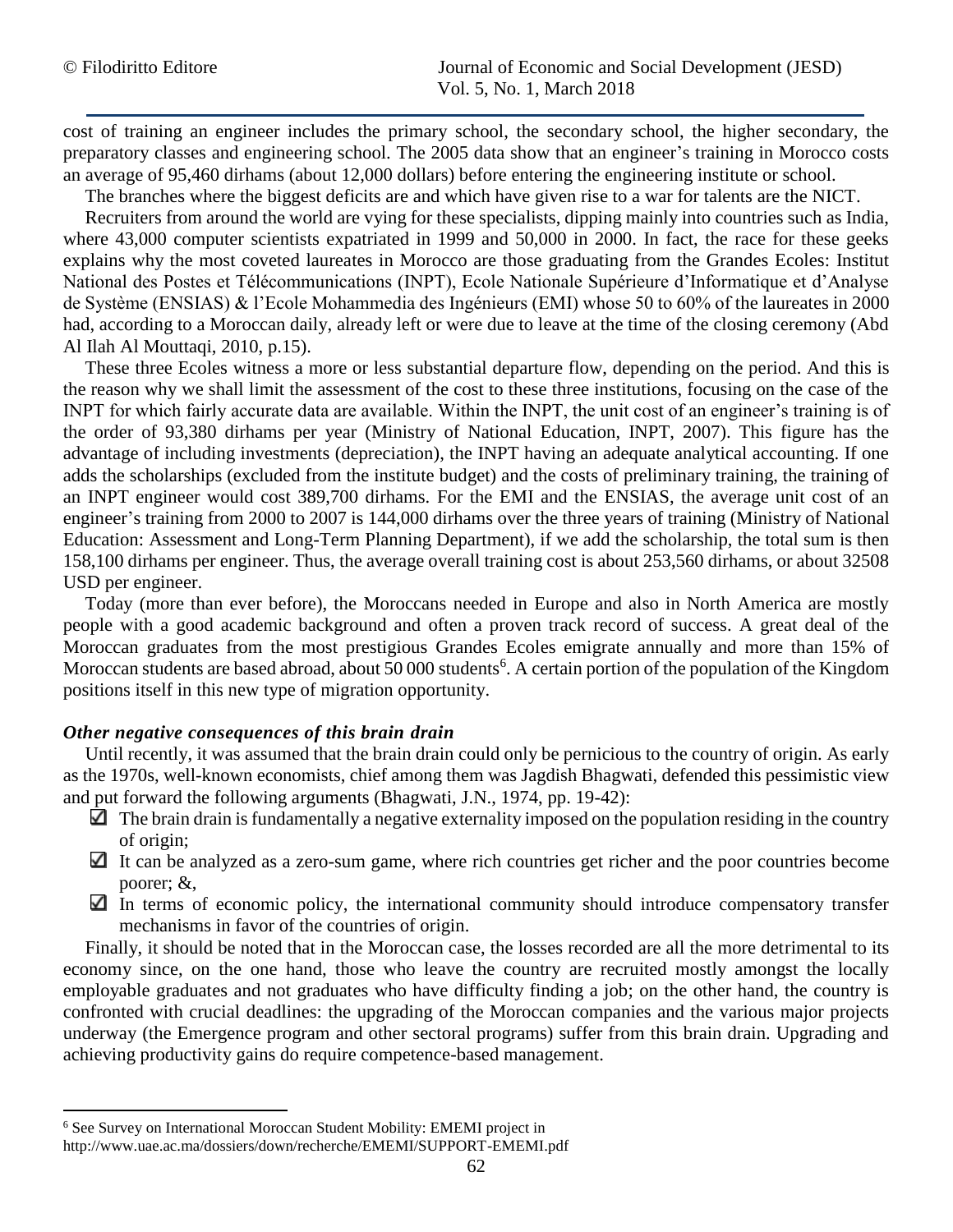Nevertheless, if the economic analysis is now making a more nuanced assessment of the brain drain effects on developing countries, it is mainly due to the fact that by inflating the expected return on human capital, the perspectives of emigration can contribute to boosting the investment in education in the countries of origin.

# *Economic contributions of the returning migrants*

Obviously, the brain drain can in principle at least be accompanied by positive feedback for the countries of origin, such as remittances from migrant workers; their return after they have accumulated savings or new qualifications; and even the participation of these migrants in scientific and business networks promoting the circulation of technological and industrial knowledge.

- $\Box$  As a revealing sign of the importance of remittances, almost half of the emigrants have transferred more than 1000 Euros per year, this amount is slightly higher for emigrants opting for the voluntary return (49.1%) than for those forced to return (45.6%). More than 85% of the returnees had transferred more than 500 Euros per year, and 37% of emigrants, between 500 and 1000 Euros. These transfers are allocated to different uses, mainly to sustain their families back in the homeland (85.3%) to which must be added the children schooling (14.2%), which highlights the importance of the transfers assigned to consumption. Investment is commonplace in 69.2% of cases, including 38.6% for the acquisition or construction of a house, 14.8% for an economic project, 12.6% for the purchase of land and 3.2% for the purchase of agricultural equipment.
- $\Box$  Concerning the realization of investment projects in Morocco, the survey reveals that 82% of the returnees made one or more investments in their country of origin. In this respect, it should be borne in mind that, in general, traditional investments made by emigrants in the region relate primarily to housing (86.5%) and then to coffee/restaurant-type of service activities, which explains the importance of the two projects section: 45.5% including 46.6% for emigrants whose return is voluntary and almost 40% for those whose return is forced. The strong propensity to save in the latter category, aware of the precariousness of its situation, explains the respective rate.
- $\Box$  The location of the project is mainly due to convenience and, secondarily, to economic reasons. The main lessons learned are:
	- The relatively high share of investment in the place of residence before emigrating (36.2%) for those who opted for the voluntary return (35.7%) and those forced to return as well (40.5%). This can be explained by this desire to flaunt one's social success before the eyes of one's family and acquaintances.
	- The relatively high share, but to a lesser extent, of investment in a place other than the place of birth and residence before emigrating (24.6%). Generally, the choice falls on a larger city than the town or village of origin (the capital of the province, Tangier or Tetouan), which is for the emigrant "both a geographical and social promotion".
	- The place of birth ranks third and is of particular interest to migrants who were forced to return rather than the others, which can be explained by their choice of a place where they could rely on family solidarity.
- $\Box$  The two main sources of investment financing for returning migrants are self-financing (98.8%) and bank loans (42.8%).
- Concerning the number of jobs created, apart from real estate, the investments made are micro-projects which in almost 60% of the cases employ fewer than five people and in almost 86% less than 10. Only 1.4% of the projects employ more than 50 people, and are therefore medium-sized enterprises.
- $\Box$  More than half of returning migrants contributed to the realization of a collective welfare. Yet, emigrants returning voluntarily are more inclined to collective investment than emigrants returning involuntarily, i.e. almost 60% and nearly 37% respectively. Participation in the construction of mosques is by far the main collective investment.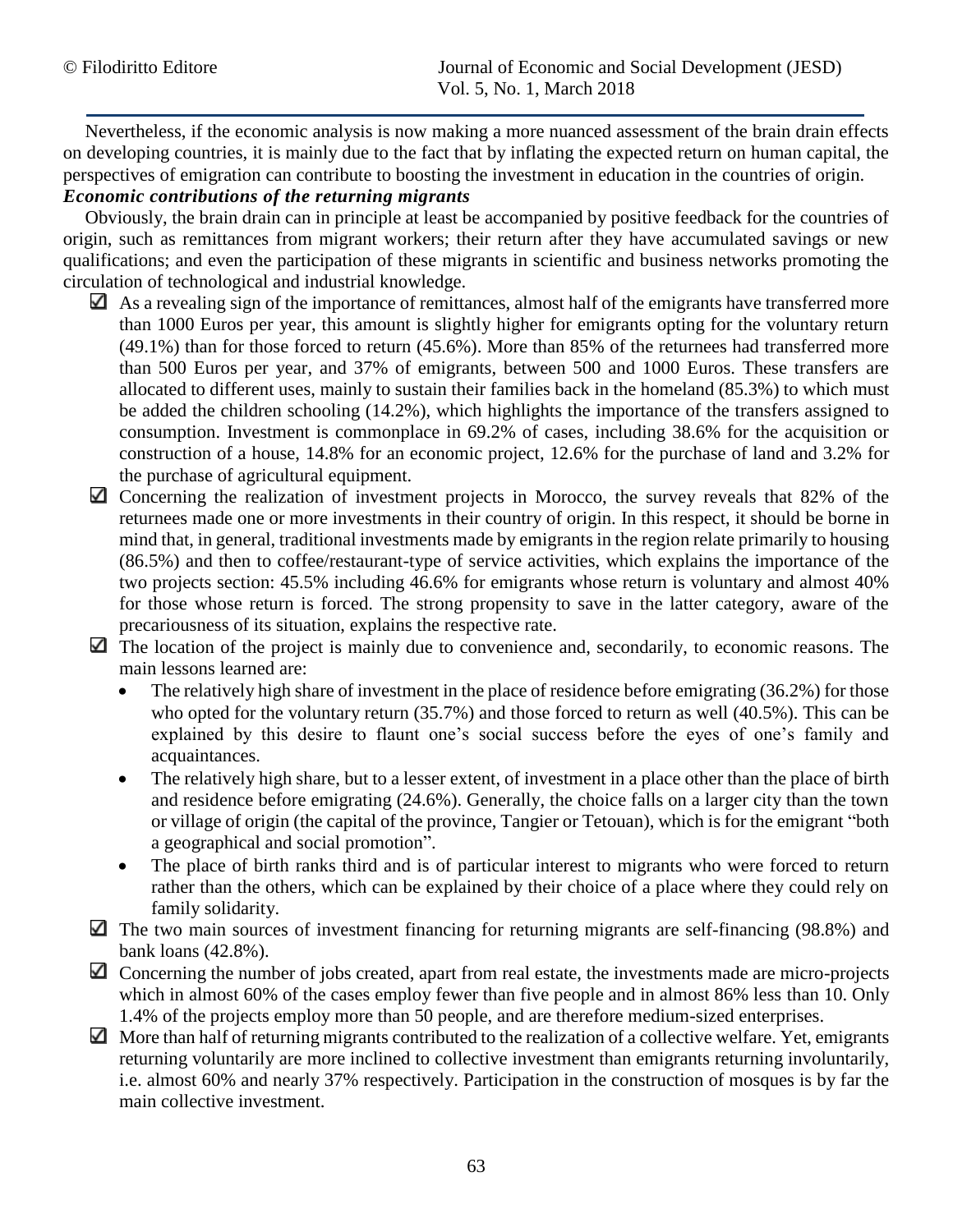l

The three main benefits of migration are the migrants' remittances, recruitment and return. The repatriation of migrant workers funds could be maximized by reducing transfer costs. Moreover, emigration countries must apply a realistic exchange rate and their governments must encourage and channel investments made with the repatriated money (Martin and Straubhaar, 2002). Another option mentioned is the taxation of the skilled expatriates, or the reimbursement of the higher education expenses that these expats received in their country of origin (The Economist, 2002). This is easier said than done, as migrant workers do not provide information about their place of residence in the countries of origin.

Another form of human capital profitability for foreign nationals may be through the system of networks (Brown, 2000). Skilled migrant workers can be an important resource and their qualifications can be used to establish research partnerships, special programs to encourage knowledge transfer and joint ventures. Bhagwati (1974) proposed taxing the additional income of emigrants at a higher rate than that applied by the host country taxation system, which is to be used eventually to finance the developing countries.

Ideally, skilled migrants should enjoy all their rights, both in their host country and in their country of origin, move from skills exodus to elite mobility (from "brain drain" to "brain gain") and make the brain drain an asset for the development of the countries of origin and not a hindrance to their development. This could be achieved through the establishment of an international scientific community capable of fostering international cooperation and serving both the host country and the country of origin. This community could maintain links with the nationals to improve the scientific and technical training in the country of origin and thereby contribute to the internationalization of the national scientific communities. This is what Morocco is currently trying to do with its diaspora. However, all governmental and non-governmental, national and international active actors in the countries of origin as well as the countries of residence must be involved in this process, without any exclusion.

The brain drain is therefore one of the main challenges facing Morocco to upgrade its economy. But if we believe in the freedom of individuals to emigrate, we should think of a policy of return, even in the framework of the pendulum migration of these skilled migrants.

# **Strategies & Political Options to Manage the Brain Drain**

The problem of the brain drain could be resolved fairly if the rights and interests of all parties involved are taken into account: the migrants, the country of origin and also the host country. The problem could be solved in several ways, nationally and internationally. For instance, it is necessary to:

- Introduce reforms in the country of origin to mitigate the brain drain (democratization, the rule of law and equality among citizens, recognition of all competences without discrimination or specific preferences $)^7$ ;
- $\Box$  Make the skilled expatriates a development engine of the country of origin by their permanent or occasional physical or only virtual return;
- Maintain links with the expats and create collaboration and mutual assistance opportunities between the skilled at home and those abroad;
- $\Box$  Discuss the brain drain and its consequences worldwide;
- $\Box$  Create a kind of "qualified immigration tax" that could be managed by a specialized United Nations fund, which host countries would pay whenever they receive skilled migrants and benefit from their knowledge.

Morocco is aware of the shortfall resulting from the settlement of some of its skilled migrants abroad, mainly in Europe and North America and tries to encourage and facilitate their return. The country is also aware that the Moroccans living abroad want to bring added value to the world and to their country of origin with which

 $<sup>7</sup>$  For example, in the case of certain European countries such as Spain and Italy, the change in the economic and political situation</sup> resulted in the mitigation of the MCHQ, without stopping it however.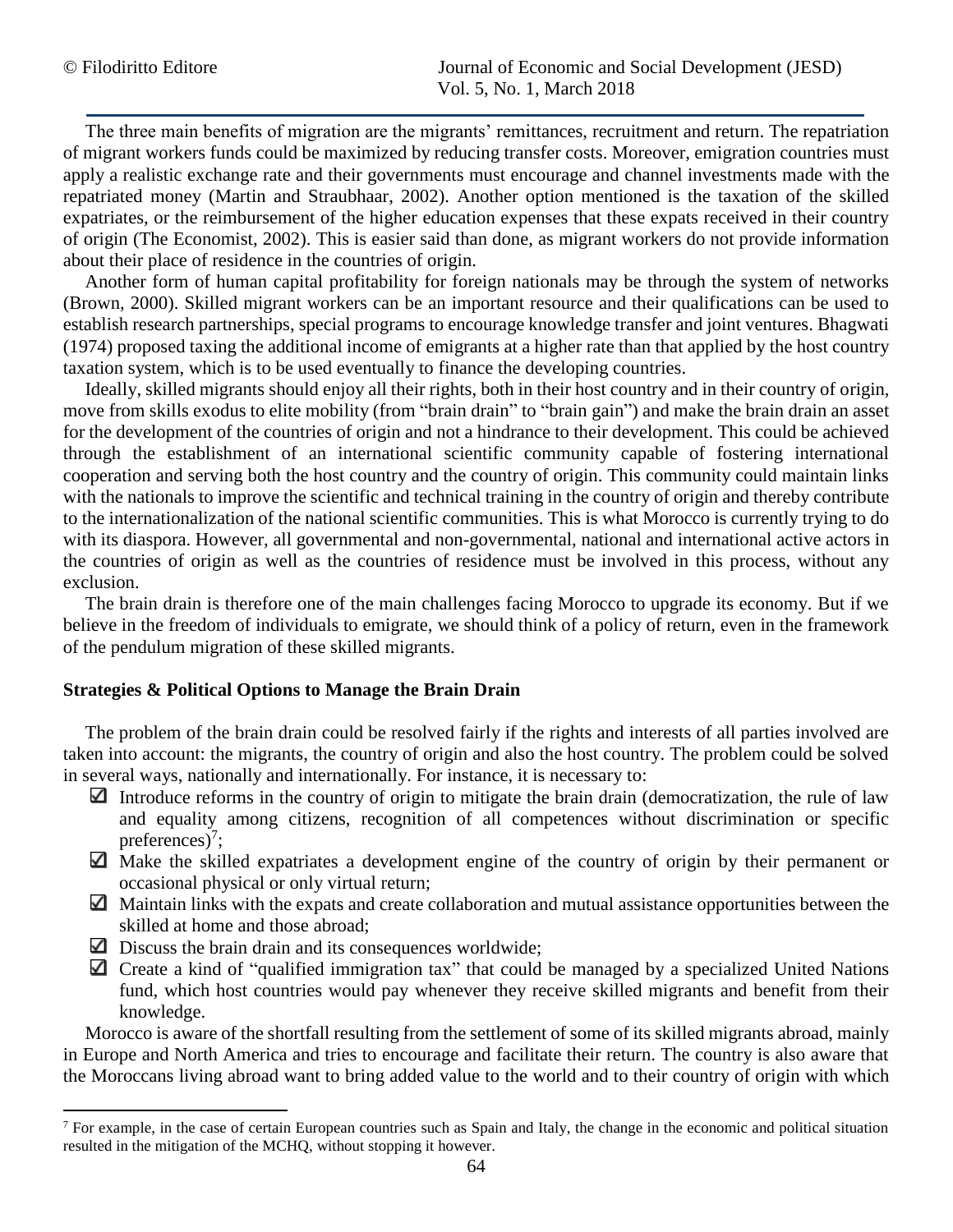they have not ceased to have deep ties, as witnessed by the formidable "rush" to the homeland during the summer holidays, which is a fairly unique phenomenon in the world.

Morocco seeks to consolidate its ties with its community living abroad to make it a development tool, to build and strengthen the bridges with the diasporic networks and to "cash in on the diasporic talents" to make them contribute, each according to their level and their means, to the development of the country. The Moroccan authorities endeavor to make the Moroccans Living Abroad a "*second hand*" that the country needs to build up its development and front-line ambassadors that strengthen the relationships and boost cooperation with the host countries (Le Matin du Sahara, 2009). Indeed, the Moroccan migration policy has always been oriented towards the consolidation of ties with the diaspora, particularly with the 2nd and 3rd generations of emigrants, the majority of whom were born abroad and acquired their education and training in the host country.

Then, maximize emigration benefits by:

- $\Box$  Policies to promote the return of migrants to their countries of origin.
- $\Box$  Recruitment policies of international migrants which do not limit their numbers and reduce the protective measures that hinder admissions.
- $\Box$  Initiatives to re-engage the expatriates through increased communication, transfer of knowledge and funds, as well as investment.
- $\Box$  Restorative policies that will make the host countries reimburse the countries of origin to offset their loss on human capital, or just tax emigrants directly.

Another approach is to make emigration unnecessary by strengthening the national educational institutions, adapting trade, investment and assistance policies to speed up economic development. These are called the five conservative policies to prevent graduates from leaving.

The brain drain is therefore one of the main challenges facing Morocco to upgrade its economy. But if we believe in the freedom of individuals to emigrate, we should think of a policy of return, even in the framework of the pendulum migration of these skills. These skills could be the indicated actors of circular migration.

However, it should be emphasized that the emotional and cultural attachment of this elite is not sufficient.

It should be supported by economic incentives and an adequate investment environment. This implies a review by the various institutions of their perception of the current and potential role of migrants.

The encouragement of the return of skilled Moroccan expatriates has characterized the government actions since the 1990s. Qualified people living abroad are often invited to return to Morocco to contribute to the development of the country and consolidate its democratic achievements. Several speeches and actions of Moroccan officials echoed this invitation for skilled Moroccan migrants abroad to return. It is in this spirit that some initiatives such as the TOKTEN and FINCOME Programs were carried out in Morocco or similar initiatives by the civil society.

# **(i)** *The TOKTEN program*

The TOKTEN (*Transfer of Knowledge Though Expatriate Nationals*) program was initiated by the PNUD in 1977 in some 50 countries. Its mission is to identify the scientific skilled migrants living abroad and to set up a network that enables them to promote research and development for the benefit of their native countries.

While this program seems to have yielded encouraging results worldwide, as in China and Turkey, the results are rather meager in the case of Morocco: the two meetings organized under this program in 1993 in Rabat and in 1994 in Casablanca did not come out with convincing results.

# **(ii)** *International Forum of Skilled Moroccans Living Abroad (IFSMLA/FINCOME).*

The IFMCLA/FINCOME program (The IFMCLA/FINCOME website (FINCOME means "where are you", in Moroccan dialect), http://www.fincome.ma) is "a space that will allow to establish institutional links with the skilled Moroccan migrants abroad». This program intends to establish a database of these skilled Moroccans, both in the public and private sectors. The national strategy of Mobilizing the Skilled Moroccans Living Abroad aims in particular at achieving the following objectives:

- Support for research and development and training;
- Transfer of technology and know-how;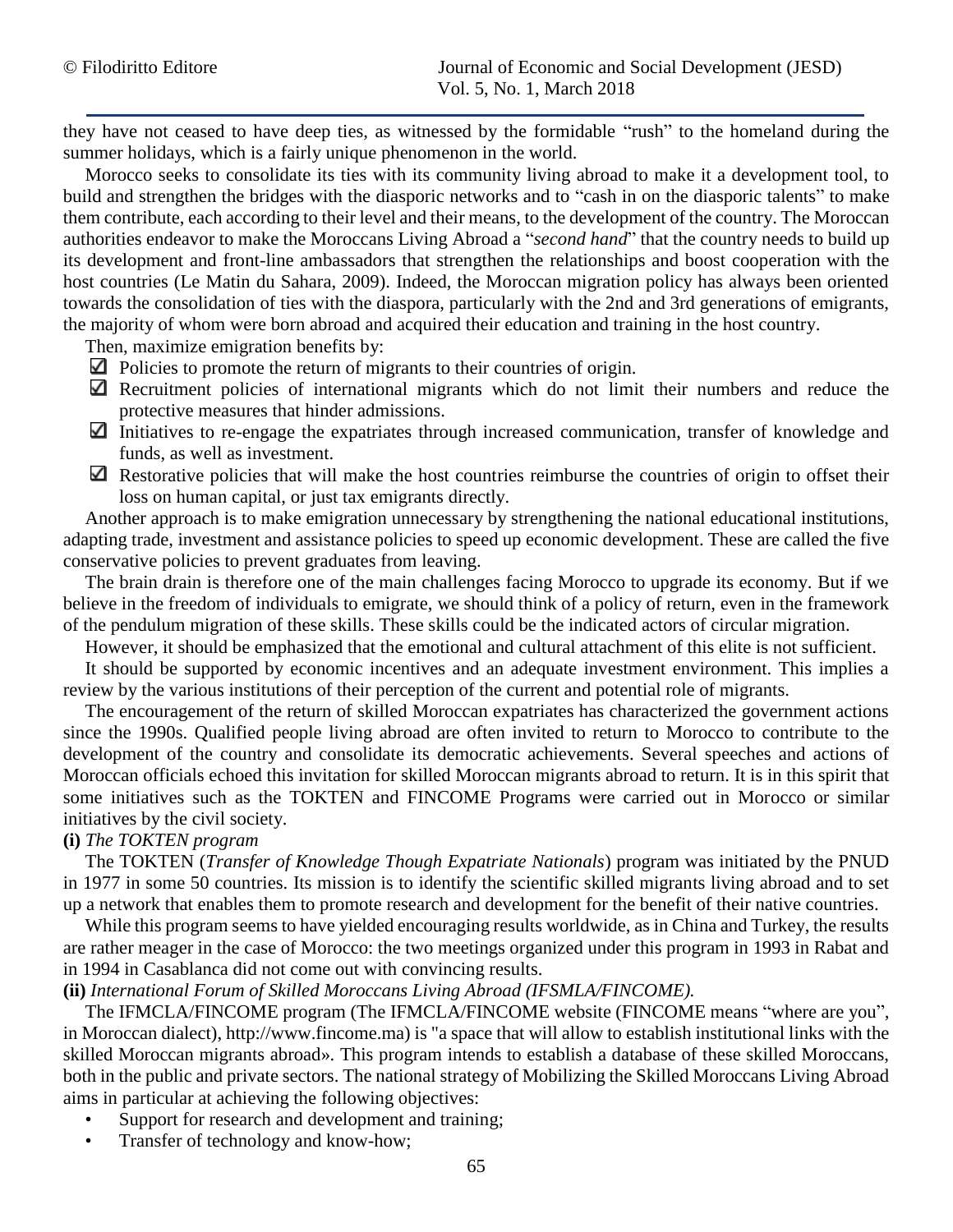- Assistance to expertise, to devising sectoral development strategies and assessment of research projects and programs;
- The attraction of investment and business partnerships;
- The synergy between the skilled Moroccans living home and those living abroad, particularly through research networks;
- The contribution to strengthening bilateral cooperation.

In the framework of the implementation of the IFMCLA/FINCOME program, the CNRST and R&D-Morocco, with the financial support of the Ministry of National Education, Higher Education, Managers Training and Scientific Research, launch each year a call for tender to support actions that would implicate the skilled Moroccans living abroad and would benefit a Moroccan entity, public or private. Support involves two types of actions: expertise and meetings.

(**iii**) Other initiatives are to be mentioned. The association "*Savoir et Développement*" (150 to 200 members).

Was created in 1999 on the initiative of a number of Moroccan researchers specializing in different disciplines (computer mathematicians, economists, managers, etc.). In addition to these scientists, the association remains open to the professional world, businessmen and young promoters of innovative projects.

The scope of the association covers most French regions and some European and American countries. The objective of the association is to promote scientific and technological transfers in favor of Morocco. (**iv**) *Council of the Moroccan Community Abroad (CMCA/CCME)*

The *CMCA/*CCME is working to bring back the Skilled Moroccans living abroad. For his Secretary-General, "*Faced with a lack of highly qualified human resources, Morocco has a fairly large number of profiles among its diaspora that could help to fill this gap*". He adds: "*It is in this perspective that for more than a decade, more and more determined attention has been paid to skilled Moroccans living abroad to contribute directly to the ongoing projects or to act as scientific, economic, social levers in some sectors or even newly identified niches*" (the interview of Mr. Abdellah Boussouf, electronic Magazine of Morrocans Living Abroad, Yabiladi, 2009).

Several other institutions had been created with a view to safeguard and develop the ties with "the Moroccans of the world". Thus, in addition to the diplomatic missions and several Moroccans-Living-Abroad associations operating abroad, there are various national institutions in charge of the Moroccans Living Abroad: The Ministry in charge of the Moroccan Community Abroad before the Prime Minister, the Hassan II Foundation for the Moroccans Living Abroad, the Mohammed IV Foundation for Solidarity, etc. Some government actions target specific categories of Moroccans living abroad. Recently, actions are directed more particularly towards the skilled women in the diaspora, who represent more than 45% of the Moroccans Living Abroad. Two meetings organized on "Moroccans from here and elsewhere" showed that migrant women seem more attached than men to the country of origin and are ready to contribute to the development of the country (The Moroccan newspaper L'Economiste, 2010". The civil society sometimes encourages the return of skilled migrants and contributes to the fight against the brain drain. For example, the Horizons-Maroc Forum, initiated by the Association of Moroccans of the Grandes Ecoles (AMGE), strives to encourage the return of the young graduates living in France. One of the persons responsible for the organization of this forum stated that "*the phenomenon is gaining importance and more and more qualified young people are ready to return to Morocco, provided they are offered a position that meets their expectations*" (Forum-Horizons-Maroc, 2009).

However, in its endeavor to attract the skills of the diaspora, Morocco is aware that there is an international competition for the capitation of this highly qualified elite which is a boon mainly to the countries of the North, and that there are radical changes affecting these skilled people including their feminization and the transformation of their socio-professional profiles due to the rising levels of education.

# **Conclusion**

There is no treasure more precious than human capital. This is why we must take into consideration the brain drains from the countries of the South to the countries of the North and address the main causes of these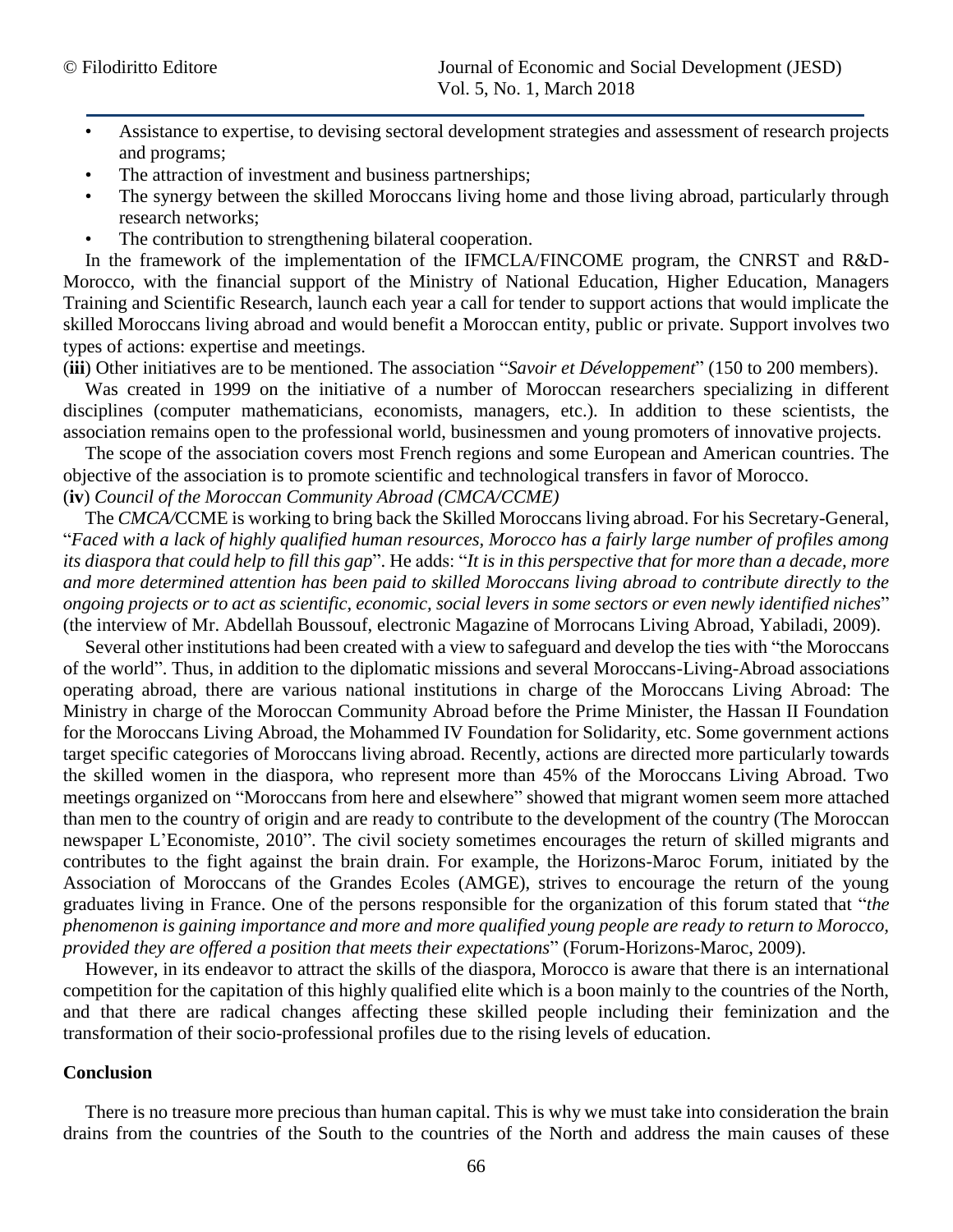departures and their consequences. It is true that freedom of movement is a human right and that the skilled migrants from the South cannot be held back from traveling and choosing to reside outside their countries of origin, but the interests of their countries of origin that had often invested large sums of money for their training is also to be accounted for.

The Moroccan trade unions, the political parties and the civil society organizations should be more involved in migration policies in order to better defend the rights and interests of all migrants: Moroccan emigrants and foreign immigrants on an equal footing. All skilled immigrants in a country should normally enjoy the same rights and benefits granted to persons with the same level of education and similar training, without any distinction based on origin and provenance.

Thanks to globalization, the circulation of capital and skilled people has revved up. It would be difficult to stop this circulation. But we must ensure that globalization is not synonymous with the reinforcement of injustices, the denial of migrants' rights, inegalitarian laws in the name of the law of the strongest: countries importing labor. It is also necessary to reconcile the two facets of skilled migration: voluntary migration and impelled migration.

At the end of this article, it seems impossible to deny the role of the system of education and training, research and development in the economic growth. We have shown the importance of the skills of the diaspora. As demonstrated in the Moroccan experience, the great paradox often underlined is the brain drain under conditions of scarce qualifications and especially the financial resources while the import of the know-how is at its peak.

And this is the result of an almost widespread neglect of the local skills and know-how. Morocco is worried today about the brain drain, the flight of brains, skills, so many qualifiers to name the ability to create, to innovate. Indeed, these departures are a loss on several levels. The migrant graduates who have cost a small fortune in terms of investment in training are, on the one hand, not directly involved in the national economic activity and, on the other hand, not passing on their knowledge, know-how and experience to the local businesses.

Generally speaking, by 2020, Morocco will have to become a land of attraction for all kinds of investments, both material and non-material. It shall not be just a land of fiscal attraction or improved foreign exchange regulations only. Morocco (which still has many assets) shall have to respond favorably to the demands of the brain drain, be it in terms of the quality of everyday life, of the education system, of leisure, of tourism, of cultural life or of social life debureaucratization. This indeed underlines how titanic is the task that awaits all our leaders.

# **REFERENCES**

- 1. Abd Al Ilah Al Mouttaqi, «La Fédération Sportive dépose une plainte contre les personnes qui ont aidé à l'émigration de sportifs marocains au Qatar- The Sports Federation files a complaint against the people who helped Moroccan sportsmen emigrate to Qatar», Assabah N. 3029, Jan 6<sup>th</sup>, 2010, p.15 [\(www.assabah.press.ma\)](http://www.assabah.press.ma/)
- 2. Amable A. & Guellec D., "Les théories de la croissance endogène-Theories of endogenous growth", *Revue d'économie politique*, n. 102, vol. 3, May-June 1992.
- 3. Beaud M. & Dorstaler G., "*La Pensée économique depuis Keynes – The Economic Thought since Keynes*", Paris, Seuil, 1993.
- 4. Becker G.-S., *Human Capital*, Chicago and London, The University of Chicago Press, 2nd edition, 1975.
- 5. Belguendouz Abdelkrim, "Hogra des Mouhajirines: les quatre vérités-The contempt of the Muhajirun: the home truths", Beni Znassen printing house, Rabat, 2008.
- 6. Bhagwati, J.N., Hamada, K., 1974. The brain drains, international integration of markets for professionals and unemployment, Journal of Development Economics 1 (1), 19-42.
- 7. Bladi (my country), "Emigration: ces Marocains qui partent au Canada-Emigration: these Moroccans who leave to Canada", December 26<sup>th</sup>, 2009,<http://www.bladi.net/emigration-ces-marocains-qui-partent-au-canada.html>
- 8. Boukhssimi D., "*L'enseignement est-il en crise? Une réflexion critique sur un discours – Is education in crisis? A critical reflection on a discourse*", Dar Errachad EL Haditha Edition, 1997.
- 9. Docquier, F., Rapoport, H., 1999a. "Fuite des cerveaux et formation de capital humain *–* The brain drain and human capital training", Économie internationale 79, 3rd quarter, 63-71.